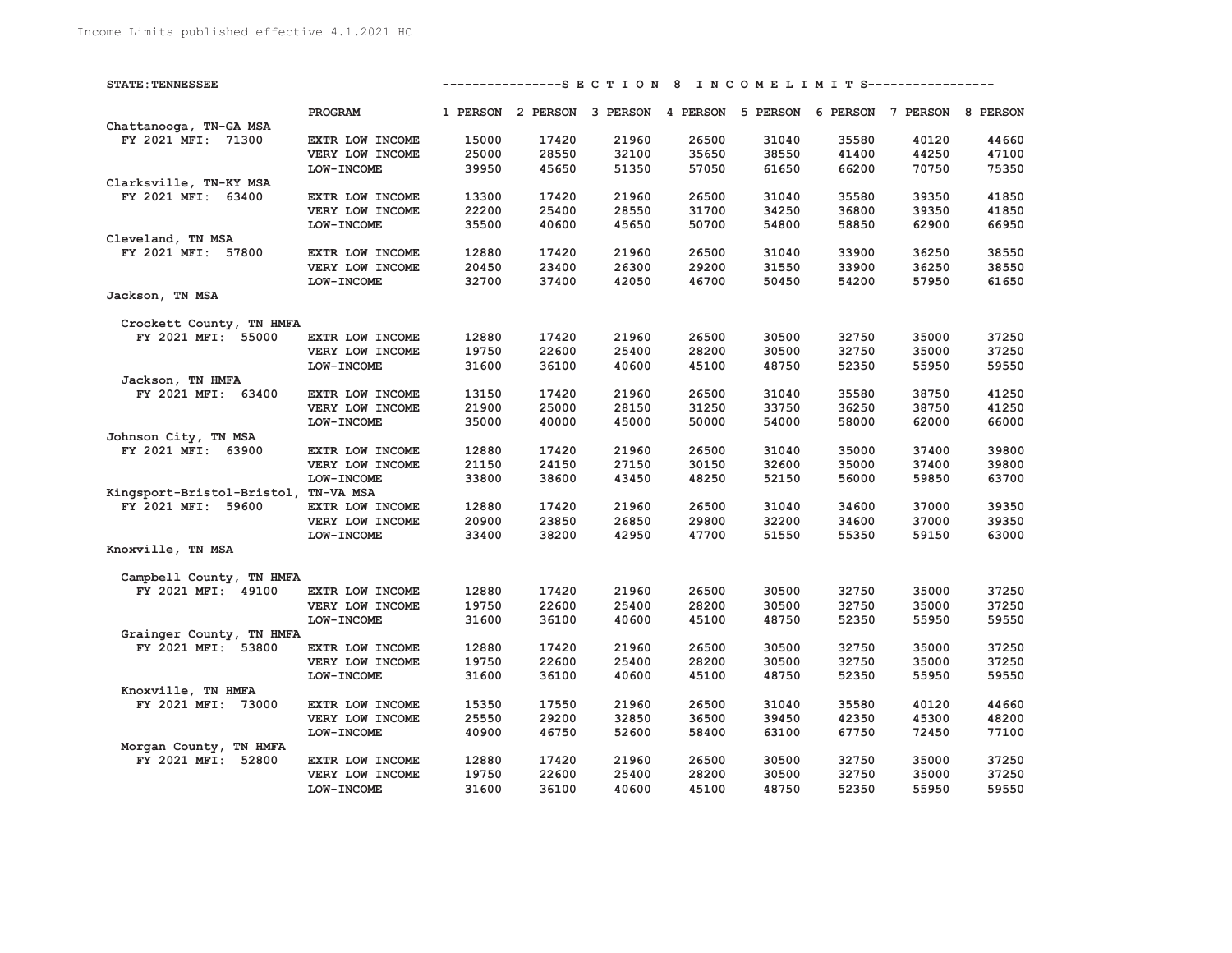**STATE:TENNESSEE ----------------S E C T I O N 8 I N C O M E L I M I T S-----------------** 

|                                                     | PROGRAM                       |       |       |       |       |       | 1 PERSON 2 PERSON 3 PERSON 4 PERSON 5 PERSON 6 PERSON 7 PERSON 8 PERSON |       |       |
|-----------------------------------------------------|-------------------------------|-------|-------|-------|-------|-------|-------------------------------------------------------------------------|-------|-------|
| Roane County, TN HMFA<br>FY 2021 MFI: 67900         |                               | 13950 | 17420 | 21960 | 26500 | 31040 | 35580                                                                   | 40120 | 43850 |
|                                                     | EXTR LOW INCOME               | 23250 | 26600 | 29900 | 33200 | 35900 | 38550                                                                   | 41200 | 43850 |
|                                                     | VERY LOW INCOME<br>LOW-INCOME | 37200 | 42500 | 47800 | 53100 |       | 61600                                                                   |       | 70100 |
|                                                     |                               |       |       |       |       | 57350 |                                                                         | 65850 |       |
| Memphis, TN-MS-AR MSA                               |                               |       |       |       |       |       |                                                                         |       |       |
| Memphis, TN-MS-AR HMFA                              |                               |       |       |       |       |       |                                                                         |       |       |
| FY 2021 MFI: 68700                                  | EXTR LOW INCOME               | 14450 | 17420 | 21960 | 26500 | 31040 | 35580                                                                   | 40120 | 44660 |
|                                                     | VERY LOW INCOME               | 24050 | 27500 | 30950 | 34350 | 37100 | 39850                                                                   | 42600 | 45350 |
|                                                     | LOW-INCOME                    | 38500 | 44000 | 49500 | 54950 | 59350 | 63750                                                                   | 68150 | 72550 |
| Morristown, TN MSA                                  |                               |       |       |       |       |       |                                                                         |       |       |
| FY 2021 MFI: 63800                                  | EXTR LOW INCOME               | 12880 | 17420 | 21960 | 26500 | 31040 | 33700                                                                   | 36050 | 38350 |
|                                                     | VERY LOW INCOME               | 20350 | 23250 | 26150 | 29050 | 31400 | 33700                                                                   | 36050 | 38350 |
|                                                     | <b>LOW-INCOME</b>             | 32550 | 37200 | 41850 | 46500 | 50250 | 53950                                                                   | 57700 | 61400 |
| Nashville-Davidson-Murfreesboro-Franklin            |                               |       |       |       |       |       |                                                                         |       |       |
|                                                     |                               |       |       |       |       |       |                                                                         |       |       |
| Hickman County, TN HMFA                             |                               |       |       |       |       |       |                                                                         |       |       |
| FY 2021 MFI: 54200                                  | EXTR LOW INCOME               | 12880 | 17420 | 21960 | 26500 | 30500 | 32750                                                                   | 35000 | 37250 |
|                                                     | VERY LOW INCOME               | 19750 | 22600 | 25400 | 28200 | 30500 | 32750                                                                   | 35000 | 37250 |
|                                                     | LOW-INCOME                    | 31600 | 36100 | 40600 | 45100 | 48750 | 52350                                                                   | 55950 | 59550 |
| Macon County, TN HMFA                               |                               |       |       |       |       |       |                                                                         |       |       |
| FY 2021 MFI: 45400                                  | EXTR LOW INCOME               | 12880 | 17420 | 21960 | 26500 | 30500 | 32750                                                                   | 35000 | 37250 |
|                                                     | VERY LOW INCOME               | 19750 | 22600 | 25400 | 28200 | 30500 | 32750                                                                   | 35000 | 37250 |
|                                                     | LOW-INCOME                    | 31600 | 36100 | 40600 | 45100 | 48750 | 52350                                                                   | 55950 | 59550 |
| Maury County, TN HMFA                               |                               |       |       |       |       |       |                                                                         |       |       |
| FY 2021 MFI: 66200                                  | EXTR LOW INCOME               | 13950 | 17420 | 21960 | 26500 | 31040 | 35580                                                                   | 40120 | 43850 |
|                                                     | VERY LOW INCOME               | 23250 | 26600 | 29900 | 33200 | 35900 | 38550                                                                   | 41200 | 43850 |
|                                                     | LOW-INCOME                    | 37200 | 42500 | 47800 | 53100 | 57350 | 61600                                                                   | 65850 | 70100 |
| Nashville-Davidson--Murfreesboro--Franklin, TN HMFA |                               |       |       |       |       |       |                                                                         |       |       |
| FY 2021 MFI: 84300                                  | EXTR LOW INCOME               | 17750 | 20250 | 22800 | 26500 | 31040 | 35580                                                                   | 40120 | 44660 |
|                                                     | VERY LOW INCOME               | 29550 | 33750 | 37950 | 42150 | 45550 | 48900                                                                   | 52300 | 55650 |
|                                                     | LOW-INCOME                    | 47250 | 54000 | 60750 | 67450 | 72850 | 78250                                                                   | 83650 | 89050 |
| Smith County, TN HMFA                               |                               |       |       |       |       |       |                                                                         |       |       |
| FY 2021 MFI: 58800                                  | EXTR LOW INCOME               | 12880 | 17420 | 21960 | 26500 | 31040 | 34150                                                                   | 36500 | 38850 |
|                                                     | VERY LOW INCOME               | 20600 | 23550 | 26500 | 29400 | 31800 | 34150                                                                   | 36500 | 38850 |
|                                                     | LOW-INCOME                    | 32950 | 37650 | 42350 | 47050 | 50850 | 54600                                                                   | 58350 | 62150 |
| Bedford County, TN                                  |                               |       |       |       |       |       |                                                                         |       |       |
| FY 2021 MFI: 56300                                  | EXTR LOW INCOME               | 12880 | 17420 | 21960 | 26500 | 30500 | 32750                                                                   | 35000 | 37250 |
|                                                     | VERY LOW INCOME               | 19750 | 22600 | 25400 | 28200 | 30500 | 32750                                                                   | 35000 | 37250 |
|                                                     | LOW-INCOME                    | 31600 | 36100 | 40600 | 45100 | 48750 | 52350                                                                   | 55950 | 59550 |
| Benton County, TN                                   |                               |       |       |       |       |       |                                                                         |       |       |
| FY 2021 MFI: 49000                                  | EXTR LOW INCOME               | 12880 | 17420 | 21960 | 26500 | 30500 | 32750                                                                   | 35000 | 37250 |
|                                                     | VERY LOW INCOME               | 19750 | 22600 | 25400 | 28200 | 30500 | 32750                                                                   | 35000 | 37250 |
|                                                     | LOW-INCOME                    | 31600 | 36100 | 40600 | 45100 | 48750 | 52350                                                                   | 55950 | 59550 |
| Bledsoe County, TN                                  |                               |       |       |       |       |       |                                                                         |       |       |
| FY 2021 MFI: 55600                                  | EXTR LOW INCOME               | 12880 | 17420 | 21960 | 26500 | 30500 | 32750                                                                   | 35000 | 37250 |
|                                                     | VERY LOW INCOME               | 19750 | 22600 | 25400 | 28200 | 30500 | 32750                                                                   | 35000 | 37250 |
|                                                     | LOW-INCOME                    | 31600 | 36100 | 40600 | 45100 | 48750 | 52350                                                                   | 55950 | 59550 |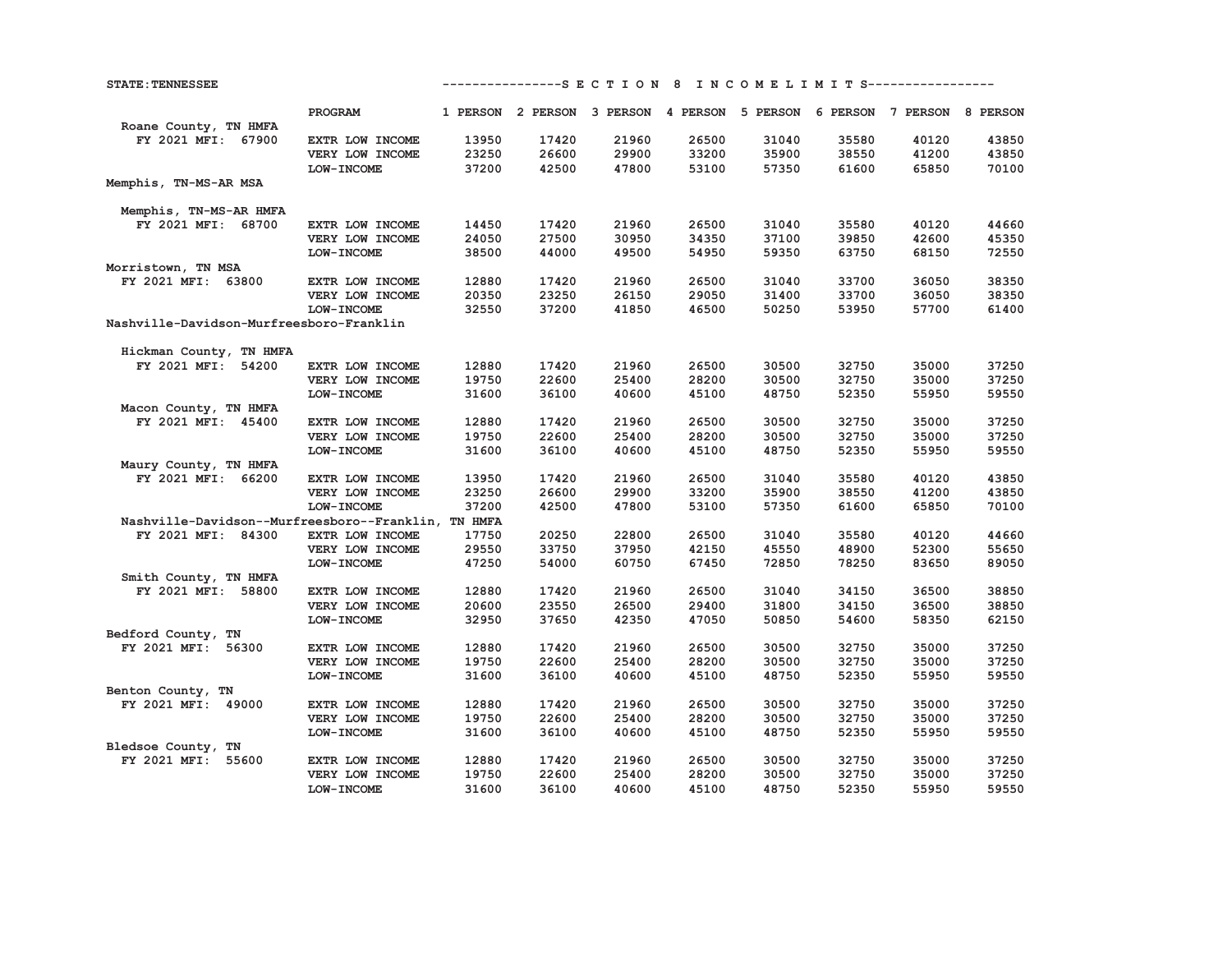| <b>STATE: TENNESSEE</b> |                   |       |       |       |       |       |       | ---------------S E C T I O N 8 I N C O M E L I M I T S----------------- |       |
|-------------------------|-------------------|-------|-------|-------|-------|-------|-------|-------------------------------------------------------------------------|-------|
|                         | PROGRAM           |       |       |       |       |       |       | 1 PERSON 2 PERSON 3 PERSON 4 PERSON 5 PERSON 6 PERSON 7 PERSON 8 PERSON |       |
| Carroll County, TN      |                   |       |       |       |       |       |       |                                                                         |       |
| FY 2021 MFI: 55600      | EXTR LOW INCOME   | 12880 | 17420 | 21960 | 26500 | 30500 | 32750 | 35000                                                                   | 37250 |
|                         | VERY LOW INCOME   | 19750 | 22600 | 25400 | 28200 | 30500 | 32750 | 35000                                                                   | 37250 |
|                         | <b>LOW-INCOME</b> | 31600 | 36100 | 40600 | 45100 | 48750 | 52350 | 55950                                                                   | 59550 |
| Claiborne County, TN    |                   |       |       |       |       |       |       |                                                                         |       |
| FY 2021 MFI: 49800      | EXTR LOW INCOME   | 12880 | 17420 | 21960 | 26500 | 30500 | 32750 | 35000                                                                   | 37250 |
|                         | VERY LOW INCOME   | 19750 | 22600 | 25400 | 28200 | 30500 | 32750 | 35000                                                                   | 37250 |
|                         | LOW-INCOME        | 31600 | 36100 | 40600 | 45100 | 48750 | 52350 | 55950                                                                   | 59550 |
| Clay County, TN         |                   |       |       |       |       |       |       |                                                                         |       |
| FY 2021 MFI: 43900      | EXTR LOW INCOME   | 12880 | 17420 | 21960 | 26500 | 30500 | 32750 | 35000                                                                   | 37250 |
|                         | VERY LOW INCOME   | 19750 | 22600 | 25400 | 28200 | 30500 | 32750 | 35000                                                                   | 37250 |
|                         | <b>LOW-INCOME</b> | 31600 | 36100 | 40600 | 45100 | 48750 | 52350 | 55950                                                                   | 59550 |
| Cocke County, TN        |                   |       |       |       |       |       |       |                                                                         |       |
| FY 2021 MFI: 44600      | EXTR LOW INCOME   | 12880 | 17420 | 21960 | 26500 | 30500 | 32750 | 35000                                                                   | 37250 |
|                         | VERY LOW INCOME   | 19750 | 22600 | 25400 | 28200 | 30500 | 32750 | 35000                                                                   | 37250 |
|                         | LOW-INCOME        | 31600 | 36100 | 40600 | 45100 | 48750 | 52350 | 55950                                                                   | 59550 |
| Coffee County, TN       |                   |       |       |       |       |       |       |                                                                         |       |
| FY 2021 MFI: 62000      | EXTR LOW INCOME   | 13050 | 17420 | 21960 | 26500 | 31040 | 35580 | 38450                                                                   | 40950 |
|                         | VERY LOW INCOME   | 21700 | 24800 | 27900 | 31000 | 33500 | 36000 | 38450                                                                   | 40950 |
|                         | LOW-INCOME        | 34750 | 39700 | 44650 | 49600 | 53600 | 57550 | 61550                                                                   | 65500 |
| Cumberland County, TN   |                   |       |       |       |       |       |       |                                                                         |       |
| FY 2021 MFI: 55300      | EXTR LOW INCOME   | 12880 | 17420 | 21960 | 26500 | 30500 | 32750 | 35000                                                                   | 37250 |
|                         | VERY LOW INCOME   | 19750 | 22600 | 25400 | 28200 | 30500 | 32750 | 35000                                                                   | 37250 |
|                         | LOW-INCOME        | 31600 | 36100 | 40600 | 45100 | 48750 | 52350 | 55950                                                                   | 59550 |
| DeKalb County, TN       |                   |       |       |       |       |       |       |                                                                         |       |
| FY 2021 MFI: 55500      | EXTR LOW INCOME   | 12880 | 17420 | 21960 | 26500 | 30500 | 32750 | 35000                                                                   | 37250 |
|                         | VERY LOW INCOME   | 19750 | 22600 | 25400 | 28200 | 30500 | 32750 | 35000                                                                   | 37250 |
|                         | LOW-INCOME        | 31600 | 36100 | 40600 | 45100 | 48750 | 52350 | 55950                                                                   | 59550 |
| Decatur County, TN      |                   |       |       |       |       |       |       |                                                                         |       |
| FY 2021 MFI: 51100      | EXTR LOW INCOME   | 12880 | 17420 | 21960 | 26500 | 30500 | 32750 | 35000                                                                   | 37250 |
|                         | VERY LOW INCOME   | 19750 | 22600 | 25400 | 28200 | 30500 | 32750 | 35000                                                                   | 37250 |
|                         | LOW-INCOME        | 31600 | 36100 | 40600 | 45100 | 48750 | 52350 | 55950                                                                   | 59550 |
| Dyer County, TN         |                   |       |       |       |       |       |       |                                                                         |       |
| FY 2021 MFI: 55500      | EXTR LOW INCOME   | 12880 | 17420 | 21960 | 26500 | 30500 | 32750 | 35000                                                                   | 37250 |
|                         | VERY LOW INCOME   | 19750 | 22600 | 25400 | 28200 | 30500 | 32750 | 35000                                                                   | 37250 |
|                         | LOW-INCOME        | 31600 | 36100 | 40600 | 45100 | 48750 | 52350 | 55950                                                                   | 59550 |
| Fentress County, TN     |                   |       |       |       |       |       |       |                                                                         |       |
| FY 2021 MFI: 43400      | EXTR LOW INCOME   | 12880 | 17420 | 21960 | 26500 | 30500 | 32750 | 35000                                                                   | 37250 |
|                         | VERY LOW INCOME   | 19750 | 22600 | 25400 | 28200 | 30500 | 32750 | 35000                                                                   | 37250 |
|                         | <b>LOW-INCOME</b> | 31600 | 36100 | 40600 | 45100 | 48750 | 52350 | 55950                                                                   | 59550 |
| Franklin County, TN     |                   |       |       |       |       |       |       |                                                                         |       |
| FY 2021 MFI: 59500      | EXTR LOW INCOME   | 12880 | 17420 | 21960 | 26500 | 31040 | 34550 | 36900                                                                   | 39300 |
|                         | VERY LOW INCOME   | 20850 | 23800 | 26800 | 29750 | 32150 | 34550 | 36900                                                                   | 39300 |
|                         | LOW-INCOME        | 33350 | 38100 | 42850 | 47600 | 51450 | 55250 | 59050                                                                   | 62850 |
| Gibson County, TN       |                   |       |       |       |       |       |       |                                                                         |       |
| FY 2021 MFI: 56000      | EXTR LOW INCOME   | 12880 | 17420 | 21960 | 26500 | 30500 | 32750 | 35000                                                                   | 37250 |
|                         | VERY LOW INCOME   | 19750 | 22600 | 25400 | 28200 | 30500 | 32750 | 35000                                                                   | 37250 |
|                         | LOW-INCOME        | 31600 | 36100 | 40600 | 45100 | 48750 | 52350 | 55950                                                                   | 59550 |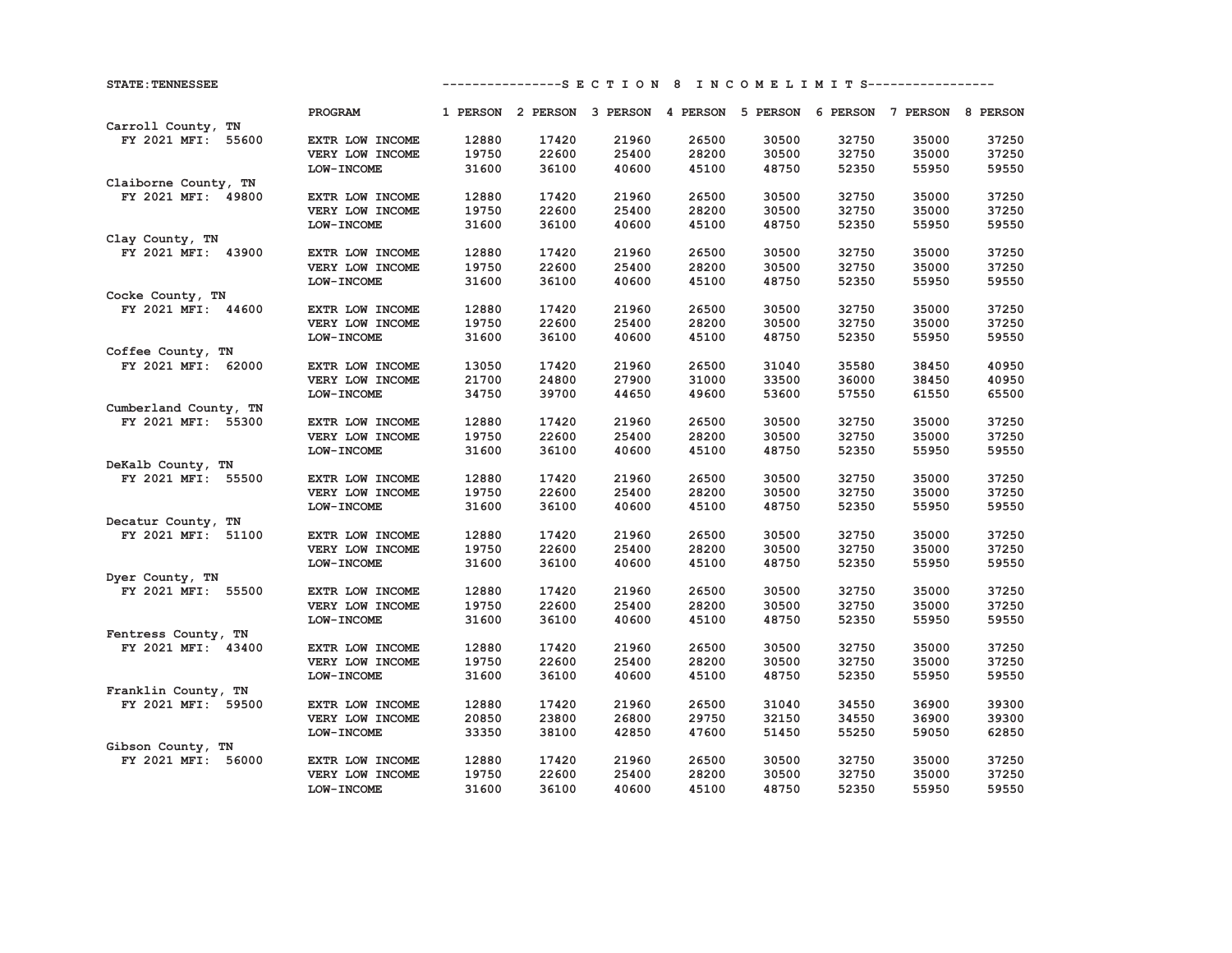| <b>STATE: TENNESSEE</b> |                                    |                |                | ---------------S E C T I O N 8 I N C O M E L I M I T S----------------- |       |                |       |                |       |
|-------------------------|------------------------------------|----------------|----------------|-------------------------------------------------------------------------|-------|----------------|-------|----------------|-------|
|                         | PROGRAM                            |                |                | 1 PERSON 2 PERSON 3 PERSON 4 PERSON 5 PERSON 6 PERSON 7 PERSON 8 PERSON |       |                |       |                |       |
| Giles County, TN        |                                    |                |                |                                                                         |       |                |       |                |       |
| FY 2021 MFI: 60300      | EXTR LOW INCOME                    | 12880          | 17420          | 21960                                                                   | 26500 | 31040          | 34900 | 37300          | 39700 |
|                         | VERY LOW INCOME                    | 21050          | 24050          | 27050                                                                   | 30050 | 32500          | 34900 | 37300          | 39700 |
|                         | LOW-INCOME                         | 33700          | 38500          | 43300                                                                   | 48100 | 51950          | 55800 | 59650          | 63500 |
| Greene County, TN       |                                    |                |                |                                                                         |       |                |       |                |       |
| FY 2021 MFI: 59000      | EXTR LOW INCOME                    | 12880          | 17420          | 21960                                                                   | 26500 | 31040          | 33350 | 35650          | 37950 |
|                         | VERY LOW INCOME                    | 20150          | 23000          | 25900                                                                   | 28750 | 31050          | 33350 | 35650          | 37950 |
|                         | LOW-INCOME                         | 32200          | 36800          | 41400                                                                   | 46000 | 49700          | 53400 | 57050          | 60750 |
| Grundy County, TN       |                                    |                |                |                                                                         |       |                |       |                |       |
| FY 2021 MFI: 45200      | EXTR LOW INCOME                    | 12880          | 17420          | 21960                                                                   | 26500 | 30500          | 32750 | 35000          | 37250 |
|                         | VERY LOW INCOME                    | 19750          | 22600          | 25400                                                                   | 28200 | 30500          | 32750 | 35000          | 37250 |
|                         | LOW-INCOME                         | 31600          | 36100          | 40600                                                                   | 45100 | 48750          | 52350 | 55950          | 59550 |
| Hancock County, TN      |                                    |                |                |                                                                         |       |                |       |                |       |
| FY 2021 MFI:<br>43200   | EXTR LOW INCOME                    | 12880          | 17420          | 21960                                                                   | 26500 | 30500          | 32750 | 35000          | 37250 |
|                         | VERY LOW INCOME                    | 19750          | 22600          | 25400                                                                   | 28200 | 30500          | 32750 | 35000          | 37250 |
|                         | LOW-INCOME                         | 31600          | 36100          | 40600                                                                   | 45100 | 48750          | 52350 | 55950          | 59550 |
| Hardeman County, TN     |                                    |                |                |                                                                         |       |                |       |                |       |
| FY 2021 MFI: 48900      | EXTR LOW INCOME                    | 12880          | 17420          | 21960                                                                   | 26500 | 30500          | 32750 | 35000          | 37250 |
|                         | VERY LOW INCOME                    | 19750          | 22600          | 25400                                                                   | 28200 | 30500          | 32750 | 35000          | 37250 |
|                         | LOW-INCOME                         | 31600          | 36100          | 40600                                                                   | 45100 | 48750          | 52350 | 55950          | 59550 |
| Hardin County, TN       |                                    |                |                |                                                                         |       |                |       |                |       |
| FY 2021 MFI: 54000      | EXTR LOW INCOME                    | 12880          | 17420          | 21960                                                                   | 26500 | 30500          | 32750 | 35000          | 37250 |
|                         | VERY LOW INCOME                    | 19750          | 22600          | 25400                                                                   | 28200 | 30500          | 32750 | 35000          | 37250 |
|                         | LOW-INCOME                         | 31600          | 36100          | 40600                                                                   | 45100 | 48750          | 52350 | 55950          | 59550 |
| Haywood County, TN      |                                    |                |                |                                                                         |       |                |       |                |       |
| FY 2021 MFI: 55100      | EXTR LOW INCOME                    | 12880          | 17420          | 21960                                                                   | 26500 | 30500          | 32750 | 35000          | 37250 |
|                         | VERY LOW INCOME                    | 19750          | 22600          | 25400                                                                   | 28200 | 30500          | 32750 | 35000          | 37250 |
|                         | LOW-INCOME                         | 31600          | 36100          | 40600                                                                   | 45100 | 48750          | 52350 | 55950          | 59550 |
| Henderson County, TN    |                                    |                |                | 21960                                                                   | 26500 |                | 32800 |                | 37300 |
| FY 2021 MFI: 56500      | EXTR LOW INCOME<br>VERY LOW INCOME | 12880<br>19800 | 17420<br>22600 | 25450                                                                   | 28250 | 30550<br>30550 | 32800 | 35050<br>35050 | 37300 |
|                         | LOW-INCOME                         | 31650          | 36200          | 40700                                                                   | 45200 | 48850          | 52450 | 56050          | 59700 |
| Henry County, TN        |                                    |                |                |                                                                         |       |                |       |                |       |
| FY 2021 MFI: 52800      | EXTR LOW INCOME                    | 12880          | 17420          | 21960                                                                   | 26500 | 30500          | 32750 | 35000          | 37250 |
|                         | VERY LOW INCOME                    | 19750          | 22600          | 25400                                                                   | 28200 | 30500          | 32750 | 35000          | 37250 |
|                         | LOW-INCOME                         | 31600          | 36100          | 40600                                                                   | 45100 | 48750          | 52350 | 55950          | 59550 |
| Houston County, TN      |                                    |                |                |                                                                         |       |                |       |                |       |
| FY 2021 MFI: 55500      | EXTR LOW INCOME                    | 12880          | 17420          | 21960                                                                   | 26500 | 30500          | 32750 | 35000          | 37250 |
|                         | VERY LOW INCOME                    | 19750          | 22600          | 25400                                                                   | 28200 | 30500          | 32750 | 35000          | 37250 |
|                         | LOW-INCOME                         | 31600          | 36100          | 40600                                                                   | 45100 | 48750          | 52350 | 55950          | 59550 |
| Humphreys County, TN    |                                    |                |                |                                                                         |       |                |       |                |       |
| FY 2021 MFI: 55600      | EXTR LOW INCOME                    | 12880          | 17420          | 21960                                                                   | 26500 | 30500          | 32750 | 35000          | 37250 |
|                         | VERY LOW INCOME                    | 19750          | 22600          | 25400                                                                   | 28200 | 30500          | 32750 | 35000          | 37250 |
|                         | LOW-INCOME                         | 31600          | 36100          | 40600                                                                   | 45100 | 48750          | 52350 | 55950          | 59550 |
| Jackson County, TN      |                                    |                |                |                                                                         |       |                |       |                |       |
| FY 2021 MFI: 51400      | EXTR LOW INCOME                    | 12880          | 17420          | 21960                                                                   | 26500 | 30500          | 32750 | 35000          | 37250 |
|                         | VERY LOW INCOME                    | 19750          | 22600          | 25400                                                                   | 28200 | 30500          | 32750 | 35000          | 37250 |
|                         | LOW-INCOME                         | 31600          | 36100          | 40600                                                                   | 45100 | 48750          | 52350 | 55950          | 59550 |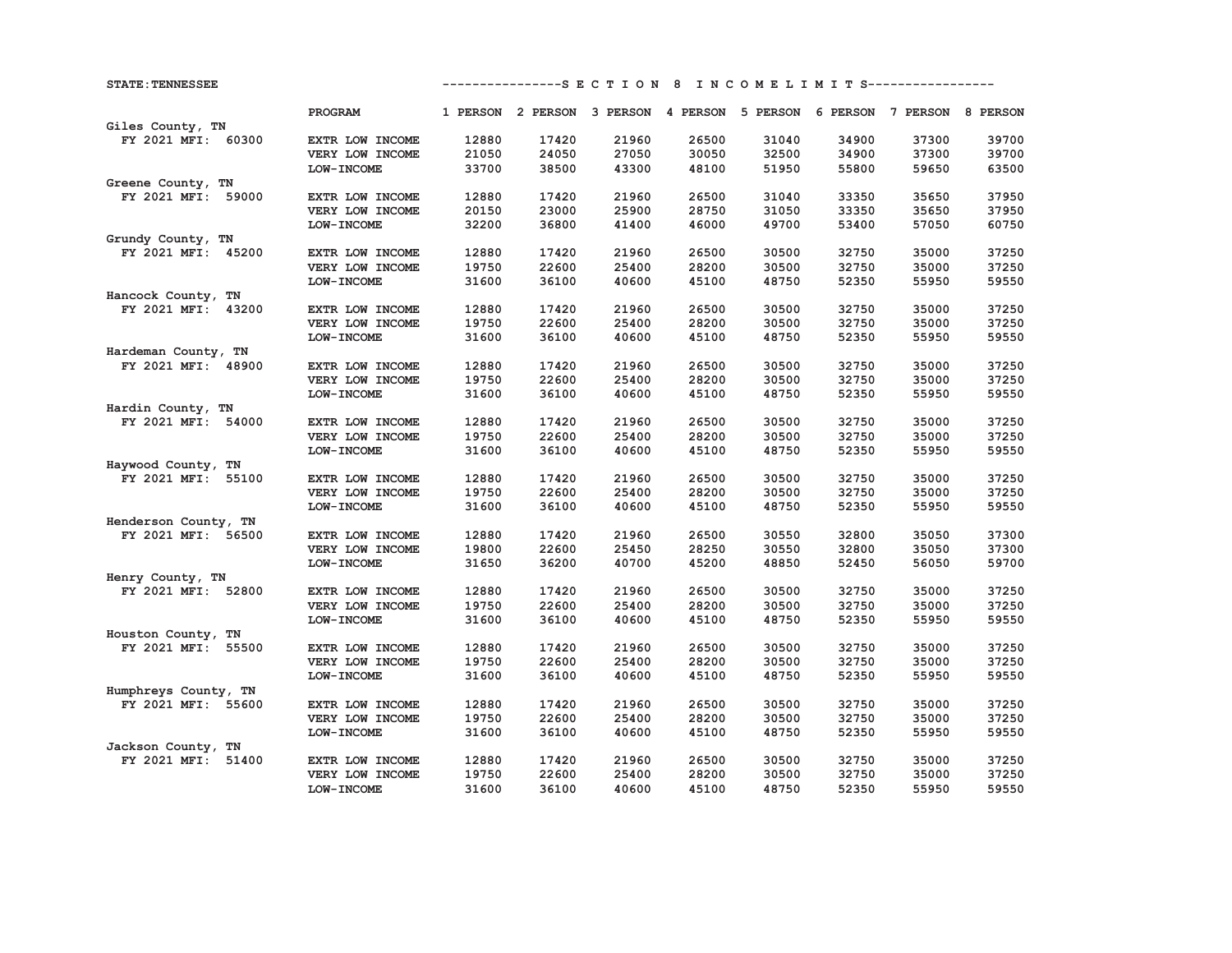| <b>STATE: TENNESSEE</b> |                   |       |       |       |       |       |       | ---------------S E C T I O N 8 I N C O M E L I M I T S----------------- |       |
|-------------------------|-------------------|-------|-------|-------|-------|-------|-------|-------------------------------------------------------------------------|-------|
|                         | PROGRAM           |       |       |       |       |       |       | 1 PERSON 2 PERSON 3 PERSON 4 PERSON 5 PERSON 6 PERSON 7 PERSON 8 PERSON |       |
| Johnson County, TN      |                   |       |       |       |       |       |       |                                                                         |       |
| FY 2021 MFI: 42900      | EXTR LOW INCOME   | 12880 | 17420 | 21960 | 26500 | 30500 | 32750 | 35000                                                                   | 37250 |
|                         | VERY LOW INCOME   | 19750 | 22600 | 25400 | 28200 | 30500 | 32750 | 35000                                                                   | 37250 |
|                         | <b>LOW-INCOME</b> | 31600 | 36100 | 40600 | 45100 | 48750 | 52350 | 55950                                                                   | 59550 |
| Lake County, TN         |                   |       |       |       |       |       |       |                                                                         |       |
| FY 2021 MFI: 49400      | EXTR LOW INCOME   | 12880 | 17420 | 21960 | 26500 | 30500 | 32750 | 35000                                                                   | 37250 |
|                         | VERY LOW INCOME   | 19750 | 22600 | 25400 | 28200 | 30500 | 32750 | 35000                                                                   | 37250 |
|                         | LOW-INCOME        | 31600 | 36100 | 40600 | 45100 | 48750 | 52350 | 55950                                                                   | 59550 |
| Lauderdale County, TN   |                   |       |       |       |       |       |       |                                                                         |       |
| FY 2021 MFI: 47700      | EXTR LOW INCOME   | 12880 | 17420 | 21960 | 26500 | 30500 | 32750 | 35000                                                                   | 37250 |
|                         | VERY LOW INCOME   | 19750 | 22600 | 25400 | 28200 | 30500 | 32750 | 35000                                                                   | 37250 |
|                         | LOW-INCOME        | 31600 | 36100 | 40600 | 45100 | 48750 | 52350 | 55950                                                                   | 59550 |
| Lawrence County, TN     |                   |       |       |       |       |       |       |                                                                         |       |
| FY 2021 MFI: 52800      | EXTR LOW INCOME   | 12880 | 17420 | 21960 | 26500 | 30500 | 32750 | 35000                                                                   | 37250 |
|                         | VERY LOW INCOME   | 19750 | 22600 | 25400 | 28200 | 30500 | 32750 | 35000                                                                   | 37250 |
|                         | LOW-INCOME        | 31600 | 36100 | 40600 | 45100 | 48750 | 52350 | 55950                                                                   | 59550 |
| Lewis County, TN        |                   |       |       |       |       |       |       |                                                                         |       |
| FY 2021 MFI: 49500      | EXTR LOW INCOME   | 12880 | 17420 | 21960 | 26500 | 30500 | 32750 | 35000                                                                   | 37250 |
|                         | VERY LOW INCOME   | 19750 | 22600 | 25400 | 28200 | 30500 | 32750 | 35000                                                                   | 37250 |
|                         | LOW-INCOME        | 31600 | 36100 | 40600 | 45100 | 48750 | 52350 | 55950                                                                   | 59550 |
| Lincoln County, TN      |                   |       |       |       |       |       |       |                                                                         |       |
| FY 2021 MFI: 58700      | EXTR LOW INCOME   | 12880 | 17420 | 21960 | 26500 | 31040 | 33350 | 35650                                                                   | 37950 |
|                         | VERY LOW INCOME   | 20150 | 23000 | 25900 | 28750 | 31050 | 33350 | 35650                                                                   | 37950 |
|                         | <b>LOW-INCOME</b> | 32200 | 36800 | 41400 | 46000 | 49700 | 53400 | 57050                                                                   | 60750 |
| Marshall County, TN     |                   |       |       |       |       |       |       |                                                                         |       |
| FY 2021 MFI: 59100      | EXTR LOW INCOME   | 12880 | 17420 | 21960 | 26500 | 31040 | 34300 | 36650                                                                   | 39050 |
|                         | VERY LOW INCOME   | 20700 | 23650 | 26600 | 29550 | 31950 | 34300 | 36650                                                                   | 39050 |
|                         | LOW-INCOME        | 33150 | 37850 | 42600 | 47300 | 51100 | 54900 | 58700                                                                   | 62450 |
| McMinn County, TN       |                   |       |       |       |       |       |       |                                                                         |       |
| FY 2021 MFI: 55600      | EXTR LOW INCOME   | 12880 | 17420 | 21960 | 26500 | 30500 | 32750 | 35000                                                                   | 37250 |
|                         | VERY LOW INCOME   | 19750 | 22600 | 25400 | 28200 | 30500 | 32750 | 35000                                                                   | 37250 |
|                         | LOW-INCOME        | 31600 | 36100 | 40600 | 45100 | 48750 | 52350 | 55950                                                                   | 59550 |
| McNairy County, TN      |                   |       |       |       |       |       |       |                                                                         |       |
| FY 2021 MFI: 49900      | EXTR LOW INCOME   | 12880 | 17420 | 21960 | 26500 | 30500 | 32750 | 35000                                                                   | 37250 |
|                         | VERY LOW INCOME   | 19750 | 22600 | 25400 | 28200 | 30500 | 32750 | 35000                                                                   | 37250 |
|                         | LOW-INCOME        | 31600 | 36100 | 40600 | 45100 | 48750 | 52350 | 55950                                                                   | 59550 |
| Meigs County, TN        |                   |       |       |       |       |       |       |                                                                         |       |
| FY 2021 MFI: 56100      | EXTR LOW INCOME   | 12880 | 17420 | 21960 | 26500 | 30500 | 32750 | 35000                                                                   | 37250 |
|                         | VERY LOW INCOME   | 19750 | 22600 | 25400 | 28200 | 30500 | 32750 | 35000                                                                   | 37250 |
|                         | LOW-INCOME        | 31600 | 36100 | 40600 | 45100 | 48750 | 52350 | 55950                                                                   | 59550 |
| Monroe County, TN       |                   |       |       |       |       |       |       |                                                                         |       |
| FY 2021 MFI: 52000      | EXTR LOW INCOME   | 12880 | 17420 | 21960 | 26500 | 30500 | 32750 | 35000                                                                   | 37250 |
|                         | VERY LOW INCOME   | 19750 | 22600 | 25400 | 28200 | 30500 | 32750 | 35000                                                                   | 37250 |
|                         | <b>LOW-INCOME</b> | 31600 | 36100 | 40600 | 45100 | 48750 | 52350 | 55950                                                                   | 59550 |
| Moore County, TN        |                   |       |       |       |       |       |       |                                                                         |       |
| FY 2021 MFI: 67500      | EXTR LOW INCOME   | 14200 | 17420 | 21960 | 26500 | 31040 | 35580 | 40120                                                                   | 44550 |
|                         | VERY LOW INCOME   | 23650 | 27000 | 30400 | 33750 | 36450 | 39150 | 41850                                                                   | 44550 |
|                         | LOW-INCOME        | 37800 | 43200 | 48600 | 54000 | 58350 | 62650 | 67000                                                                   | 71300 |
|                         |                   |       |       |       |       |       |       |                                                                         |       |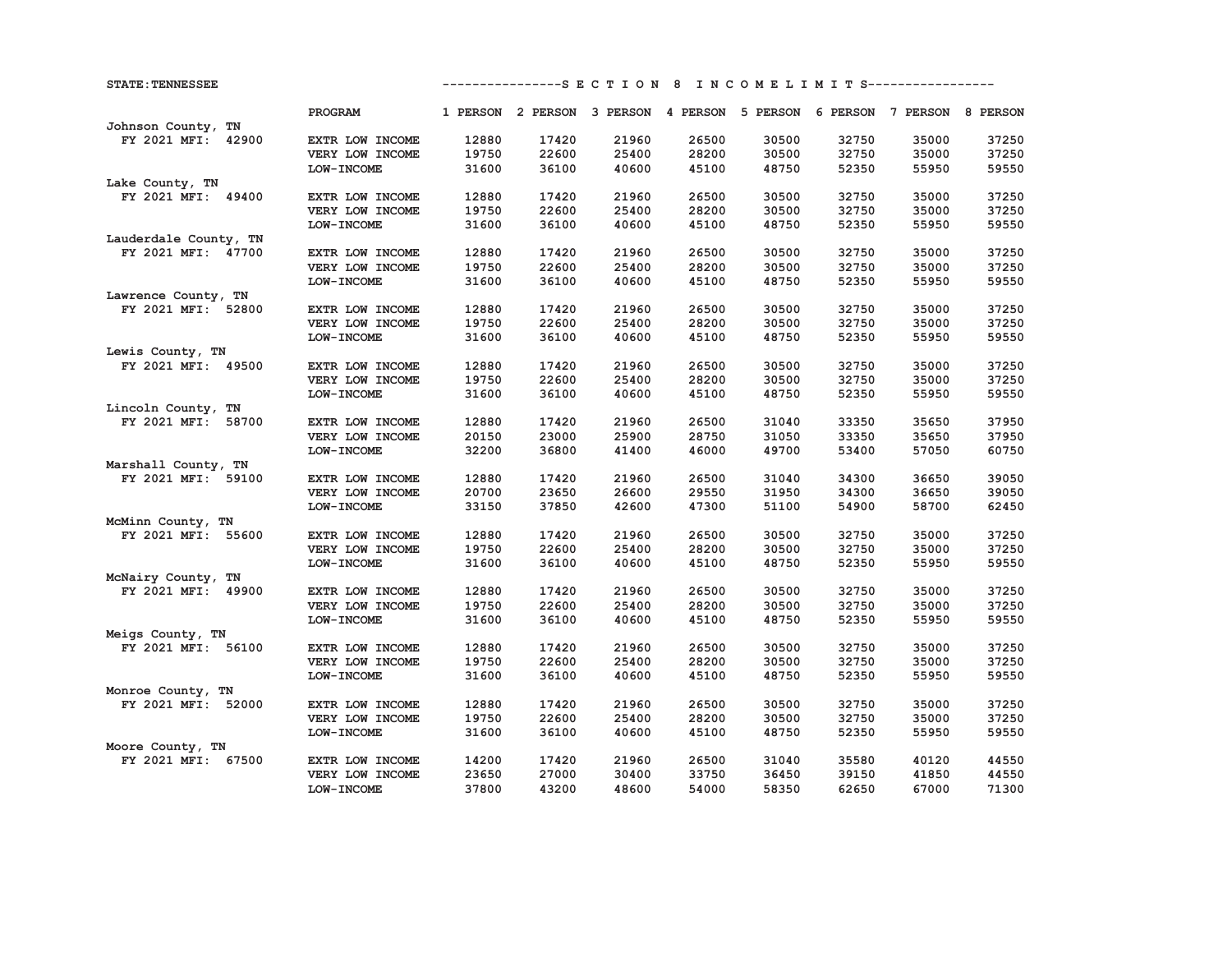| <b>STATE: TENNESSEE</b> |                 |                |                | ---------------S E C T I O N 8 I N C O M E L I M I T S----------------- |                |                |                |                |                |
|-------------------------|-----------------|----------------|----------------|-------------------------------------------------------------------------|----------------|----------------|----------------|----------------|----------------|
|                         | PROGRAM         |                |                | 1 PERSON 2 PERSON 3 PERSON 4 PERSON 5 PERSON 6 PERSON 7 PERSON 8 PERSON |                |                |                |                |                |
| Obion County, TN        |                 |                |                |                                                                         |                |                |                |                |                |
| FY 2021 MFI: 53500      | EXTR LOW INCOME | 12880          | 17420          | 21960                                                                   | 26500          | 30500          | 32750          | 35000          | 37250          |
|                         | VERY LOW INCOME | 19750          | 22600          | 25400                                                                   | 28200          | 30500          | 32750          | 35000          | 37250          |
|                         | LOW-INCOME      | 31600          | 36100          | 40600                                                                   | 45100          | 48750          | 52350          | 55950          | 59550          |
| Overton County, TN      |                 |                |                |                                                                         |                |                |                |                |                |
| FY 2021 MFI: 51000      | EXTR LOW INCOME | 12880          | 17420          | 21960                                                                   | 26500          | 30500          | 32750          | 35000          | 37250          |
|                         | VERY LOW INCOME | 19750          | 22600          | 25400                                                                   | 28200          | 30500          | 32750          | 35000          | 37250          |
|                         | LOW-INCOME      | 31600          | 36100          | 40600                                                                   | 45100          | 48750          | 52350          | 55950          | 59550          |
| Perry County, TN        |                 |                |                |                                                                         |                |                |                |                |                |
| FY 2021 MFI: 48800      | EXTR LOW INCOME | 12880          | 17420          | 21960                                                                   | 26500          | 30500          | 32750          | 35000          | 37250          |
|                         | VERY LOW INCOME | 19750          | 22600          | 25400                                                                   | 28200          | 30500          | 32750          | 35000          | 37250          |
|                         | LOW-INCOME      | 31600          | 36100          | 40600                                                                   | 45100          | 48750          | 52350          | 55950          | 59550          |
| Pickett County, TN      |                 |                |                |                                                                         |                |                |                |                |                |
| FY 2021 MFI: 51000      | EXTR LOW INCOME | 12880          | 17420          | 21960                                                                   | 26500          | 30500          | 32750          | 35000          | 37250          |
|                         | VERY LOW INCOME | 19750          | 22600          | 25400                                                                   | 28200          | 30500          | 32750          | 35000          | 37250          |
|                         | LOW-INCOME      | 31600          | 36100          | 40600                                                                   | 45100          | 48750          | 52350          | 55950          | 59550          |
| Putnam County, TN       |                 |                |                |                                                                         |                |                |                |                |                |
| FY 2021 MFI: 60600      | EXTR LOW INCOME | 12880          | 17420          | 21960                                                                   | 26500          | 31040          | 34400          | 36800          | 39150          |
|                         | VERY LOW INCOME | 20800          | 23750          | 26700                                                                   | 29650          | 32050          | 34400          | 36800          | 39150          |
|                         | LOW-INCOME      | 33250          | 38000          | 42750                                                                   | 47450          | 51250          | 55050          | 58850          | 62650          |
| Rhea County, TN         |                 |                |                |                                                                         |                |                |                |                |                |
| FY 2021 MFI: 52800      | EXTR LOW INCOME | 12880          | 17420          | 21960                                                                   | 26500          | 30500          | 32750          | 35000          | 37250          |
|                         | VERY LOW INCOME | 19750          | 22600          | 25400                                                                   | 28200          | 30500          | 32750          | 35000          | 37250          |
|                         | LOW-INCOME      | 31600          | 36100          | 40600                                                                   | 45100          | 48750          | 52350          | 55950          | 59550          |
| Scott County, TN        |                 |                |                |                                                                         |                |                |                |                |                |
| FY 2021 MFI: 46000      | EXTR LOW INCOME | 12880          | 17420          | 21960                                                                   | 26500          | 30500          | 32750          | 35000          | 37250          |
|                         | VERY LOW INCOME | 19750          | 22600          | 25400                                                                   | 28200          | 30500          | 32750          | 35000          | 37250          |
|                         | LOW-INCOME      | 31600          | 36100          | 40600                                                                   | 45100          | 48750          | 52350          | 55950          | 59550          |
| Sevier County, TN       |                 |                |                |                                                                         |                |                |                |                |                |
| FY 2021 MFI: 55900      | EXTR LOW INCOME | 12880          | 17420<br>22600 | 21960                                                                   | 26500          | 30500<br>30500 | 32750<br>32750 | 35000          | 37250<br>37250 |
|                         | VERY LOW INCOME | 19750<br>31600 | 36100          | 25400<br>40600                                                          | 28200<br>45100 | 48750          | 52350          | 35000<br>55950 | 59550          |
| Stewart County, TN      | LOW-INCOME      |                |                |                                                                         |                |                |                |                |                |
| FY 2021 MFI: 57800      | EXTR LOW INCOME | 12880          | 17420          | 21960                                                                   | 26500          | 31040          | 33550          | 35850          | 38150          |
|                         | VERY LOW INCOME | 20250          | 23150          | 26050                                                                   | 28900          | 31250          | 33550          | 35850          | 38150          |
|                         | LOW-INCOME      | 32400          | 37000          | 41650                                                                   | 46250          | 49950          | 53650          | 57350          | 61050          |
| Van Buren County, TN    |                 |                |                |                                                                         |                |                |                |                |                |
| FY 2021 MFI: 51100      | EXTR LOW INCOME | 12880          | 17420          | 21960                                                                   | 26500          | 30500          | 32750          | 35000          | 37250          |
|                         | VERY LOW INCOME | 19750          | 22600          | 25400                                                                   | 28200          | 30500          | 32750          | 35000          | 37250          |
|                         | LOW-INCOME      | 31600          | 36100          | 40600                                                                   | 45100          | 48750          | 52350          | 55950          | 59550          |
| Warren County, TN       |                 |                |                |                                                                         |                |                |                |                |                |
| FY 2021 MFI: 53400      | EXTR LOW INCOME | 12880          | 17420          | 21960                                                                   | 26500          | 30500          | 32750          | 35000          | 37250          |
|                         | VERY LOW INCOME | 19750          | 22600          | 25400                                                                   | 28200          | 30500          | 32750          | 35000          | 37250          |
|                         | LOW-INCOME      | 31600          | 36100          | 40600                                                                   | 45100          | 48750          | 52350          | 55950          | 59550          |
| Wayne County, TN        |                 |                |                |                                                                         |                |                |                |                |                |
| FY 2021 MFI: 49800      | EXTR LOW INCOME | 12880          | 17420          | 21960                                                                   | 26500          | 30500          | 32750          | 35000          | 37250          |
|                         | VERY LOW INCOME | 19750          | 22600          | 25400                                                                   | 28200          | 30500          | 32750          | 35000          | 37250          |
|                         | LOW-INCOME      | 31600          | 36100          | 40600                                                                   | 45100          | 48750          | 52350          | 55950          | 59550          |